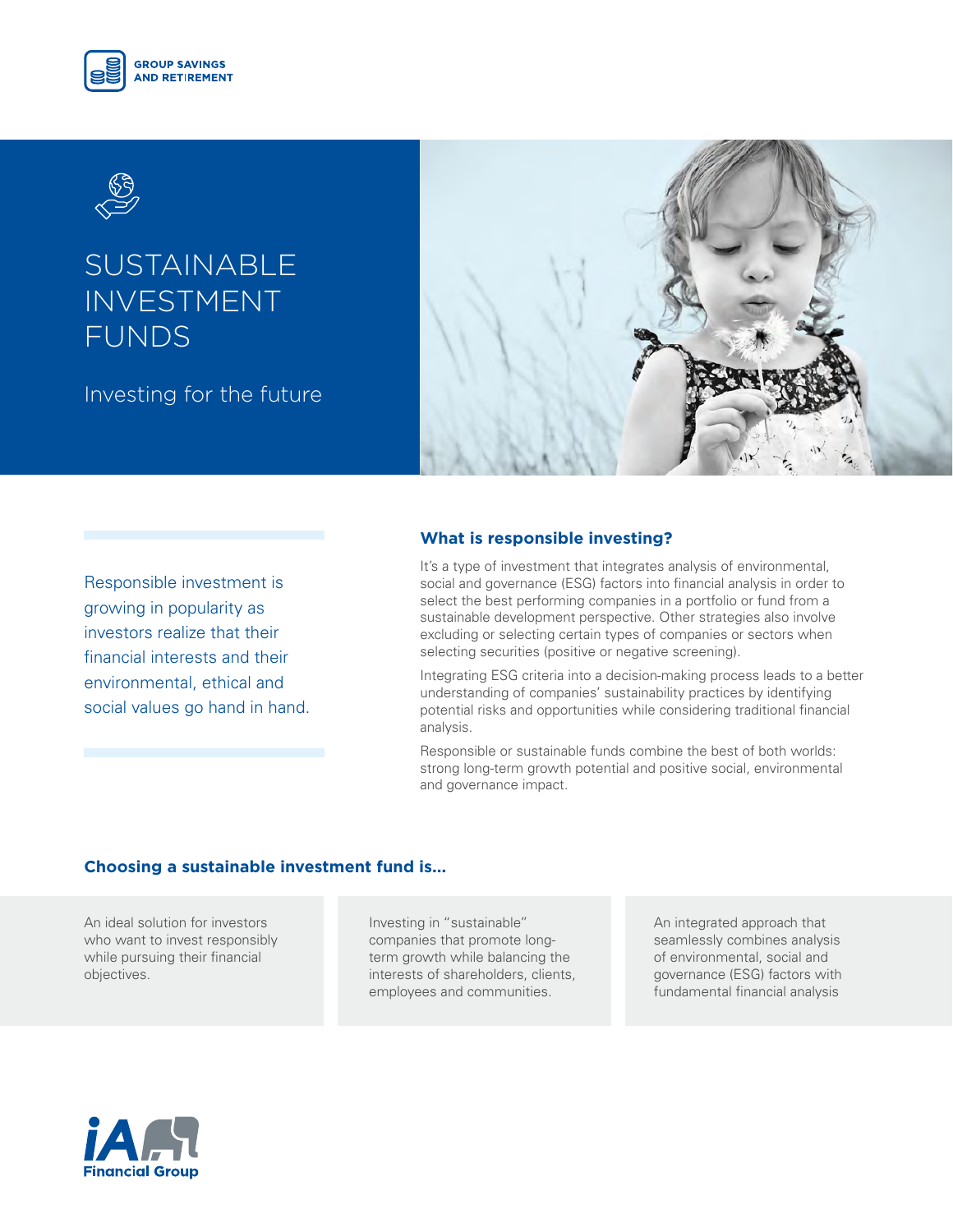# **Carefully chosen funds**

To meet our clients' values and needs, offering a well-diversified range of investment funds is essential. Therefore, following an in-depth analysis by the Group Savings and Retirement investment team of specialists, six sustainable investment funds were selected.

To be considered, managers and funds had to meet the following criteria:

- United Nations' *Principles for Responsible Investment* (PRI) signatory
- Renowned institutional manager
- Leader in ESG (environmental, social and governance) investment
- In-house team with expertise in ESG criteria analysis
- Robust and well-established process for ESG criteria analysis
- Superior performance compared to the index and the median in its category

All the investment funds that are part of our offering incorporate ESG criteria at various levels, since all our external fund managers are PRI signatories. But the selected sustainable investment funds go even further in promoting sustainable change.

While each fund has its own characteristics and process for evaluating ESG criteria, they share two common aspects:

- Fossil fuel free
- Low carbon footprint

#### What is a "fossil fuel free fund"?

This is an investment fund that does not invest in companies whose main activities include the extraction, production or distribution of fossil fuels. For example, this means that no investments are made in:

- Production of oil, gas or coal
- Operation or distribution of liquefied natural gas

#### What is the carbon footprint of a fund?

The carbon footprint of a portfolio is a calculation of the emissions generated by the companies held in the portfolio (proportional to the quantity of shares held in the portfolio). Measuring the carbon footprint of a portfolio allows you to compare it with its benchmark index or peers.

Green Bond Responsible Fossil Fuel Canadian Ethical Equity Free Bond Fossil Fuel Free AlphaFixe FIERACAPITAL **Investment Management** Canadian Equity Global Equity Global Stewardship Fossil Fuel FreeFossil Fuel Free Equity **JARISLOWSKY FRASER JARISLOWSKY FRASER BAILLIE GIFFORD**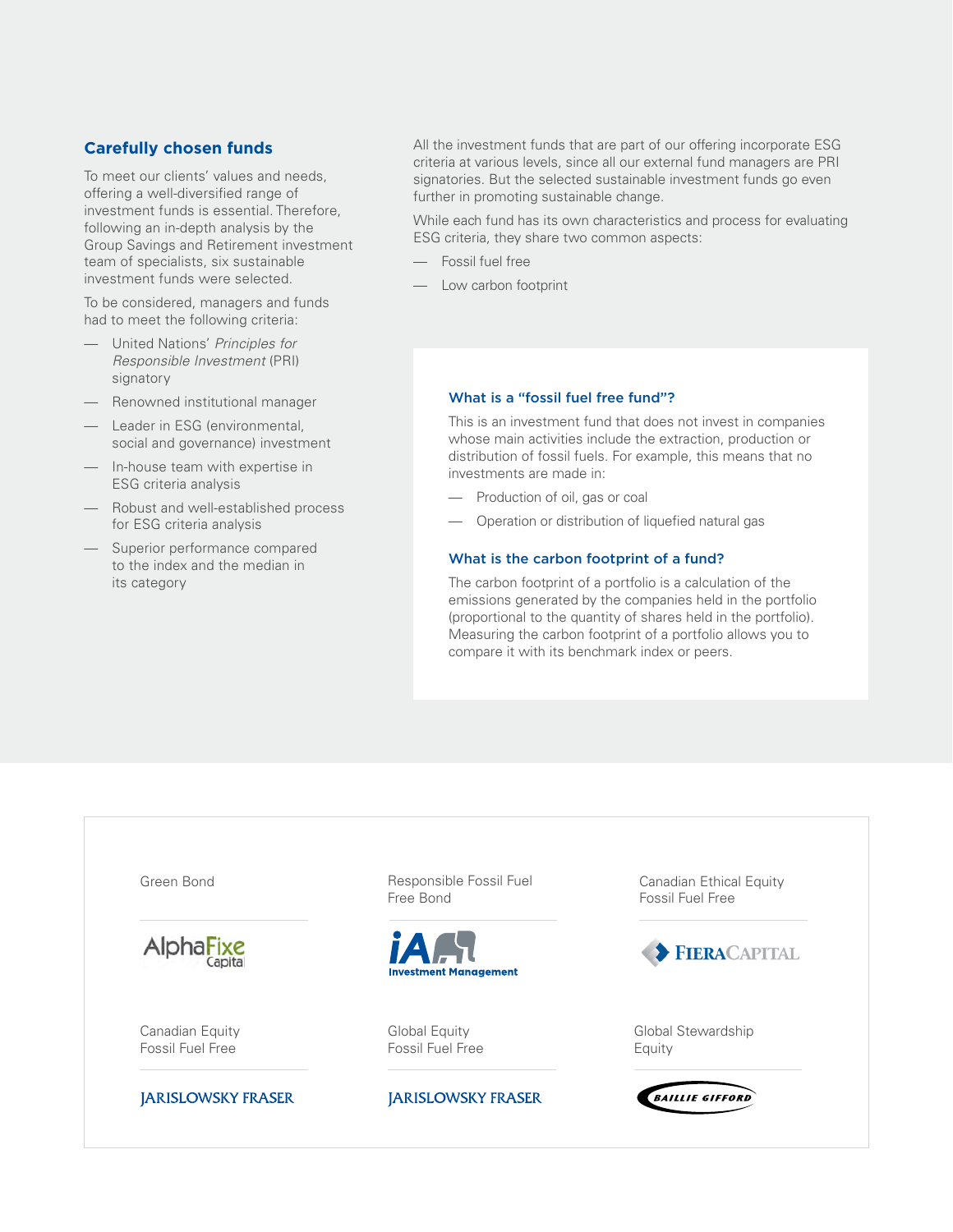# **Four stakeholders in ESG factors**

ESG factors are examined through the eyes of four key stakeholders: shareholders, customers, employees and communities. To be considered a responsible investment, a company must take into consideration the interests of these four stakeholders and strike a balance between environmental performance, social responsibility, corporate governance and the drive for profitability. The following are examples of factors considered for each category.

| <b>Environmental</b> | <b>Environmental</b>                                                  | Fight against      | Resource             | Pollution                        |
|----------------------|-----------------------------------------------------------------------|--------------------|----------------------|----------------------------------|
|                      | protection                                                            | climate change     | sustainability       | reduction                        |
| <b>Social</b>        | <b>Relationships</b><br>with employees,<br>clients and<br>communities | Work<br>conditions | Health<br>and safety | Respect for local<br>communities |
| <b>Governance</b>    | Governance                                                            | Executive          | Anti-corruption      | Board of director                |
|                      | practices                                                             | compensation       | practices            | diversity                        |



# A SUSTAINABLE TREND

**72%** of investors are interested in responsible investments that incorporate ESG criteria.

Responsible investment assets grew from \$2.1 trillion at the end of 2017 to \$3.2 trillion as of December 31, 2019, **representing an increase of approximately 50% in assets under management over two years.**

Source: Responsible Investment Association